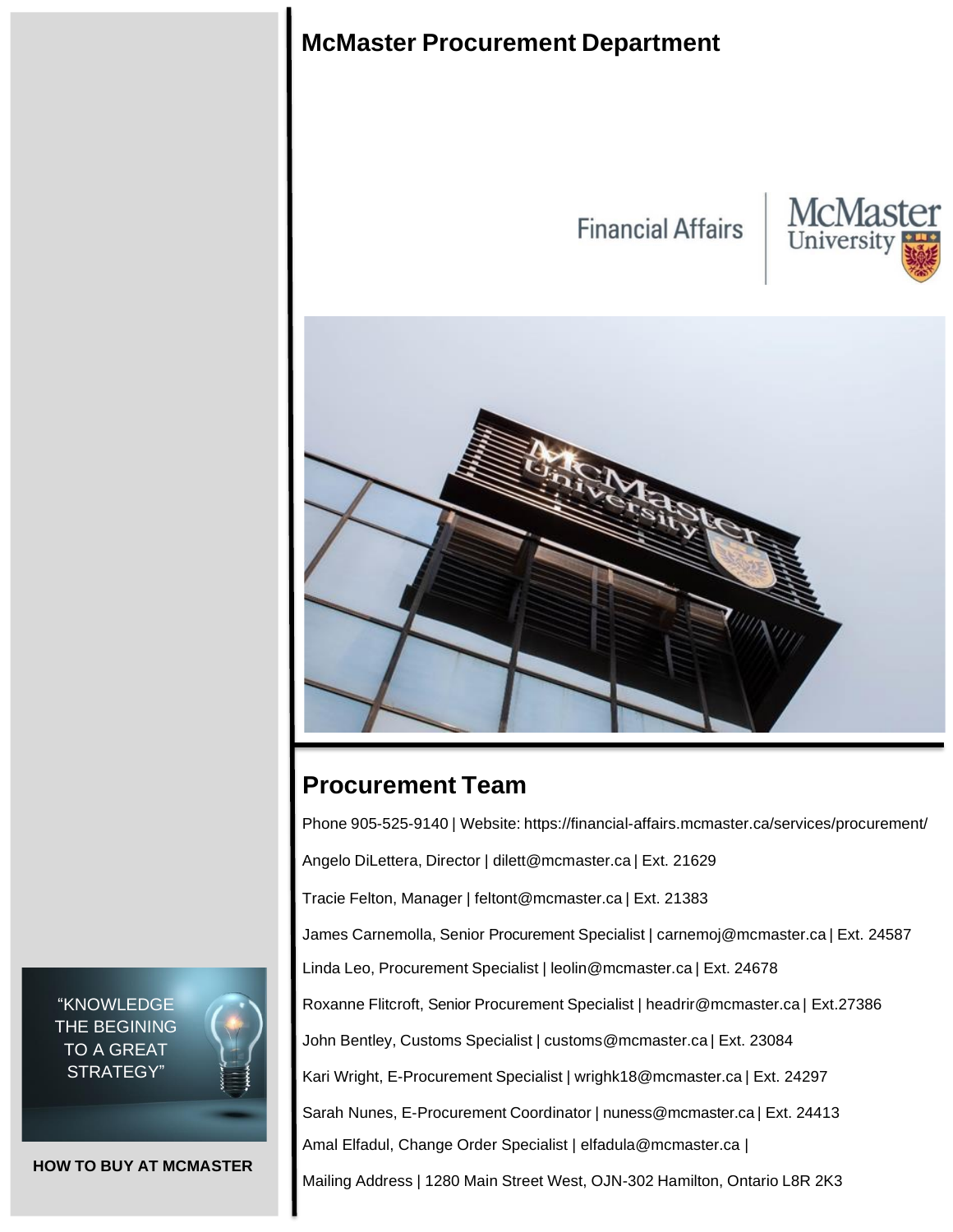## **An Introduction to Policy, Competitive Procurement, Limited Tendering, and Customs**

## **Strategic Procurement Policy SP-01**

The purpose of this Policy is to govern the acquisition of goods and services, including construction, renovation, and consulting, at McMaster University using a process that is open, fair, and transparent, and ensures that maximum value is achieved. This Policy is aligned to and compliant with the requirements of the Broader Public Sector Accountability Act (BPSAA), Canada Free Trade Agreement (CFTA), Canada-European Union Comprehensive Economic and Trade Agreement (CETA) and Ontario-Québec Trade and Cooperation Agreement (OQTCA). Furthermore, this Policy is designed to ensure that procurement at the University is performed in a manner that is ethical, efficient, and consistent. This policy applies to procurements made by any contractual means, including purchase, lease, and rental, with or without an option to buy. This also covers expenditures paid for with all types of university funds, regardless of the ultimate source of funding, including operating, research, ancillary, capital, and trust.

## **Procurement Thresholds**

### **Information found within this guide:**

Strategic Procurement Policy SP-01

Procurement Thresholds for Goods & Services / Invitational Procurement (<\$100k)

Ontario Broader Public Sector Procurement **Directive** 

Open/Public Competitive RFx Bid Process (\$100k+)

Trade Agreements| CFTA | CETA | OQTCA

Limited Tendering

Supplier ID Setup/Change Request

MACBUY eProcurement System

Customs and Traffic

Useful Links to Forms and Documents

| <b>Goods &amp; Non-Consulting</b>          | <b>Purchase Method</b>                                                             |  |  |  |  |
|--------------------------------------------|------------------------------------------------------------------------------------|--|--|--|--|
| $$0 - $100,000$                            | ** MacBuy using supplier catalogues<br>(punch-out / hosted)                        |  |  |  |  |
| $$0 - $10.000$                             | P-Card / Non-PO Voucher<br>/ PO with 1 written quote                               |  |  |  |  |
| $$10,001 - $50,000$                        | Minimum 2 written competitive quotes                                               |  |  |  |  |
| \$50,001 - \$99,999                        | Minimum 3 written competitive quotes                                               |  |  |  |  |
| \$100,000 or more                          | Open/public competitive RFx bid<br>process                                         |  |  |  |  |
| <b>Consulting Services Purchase Method</b> |                                                                                    |  |  |  |  |
| $$0 - $99,999$                             | Minimum 3 written competitive quotes or<br>Open/public competitive RFx bid process |  |  |  |  |
| \$100,000 or more                          | Open/public competitive RFx bid<br>process                                         |  |  |  |  |

**\*\*** All dollar amounts are at the Canadian dollar equivalent and exclusive of taxes. (Not broken down into annual amounts).

MacBuy purchases under \$100,000 can be made directly through the available punch-out or hosted supplier catalogues. No additional quotes are required in the MacBuy system.

For all non-catalogue MacBuy purchases under \$100,000, the applicable competitive method must be followed as per the Table.

## **Ontario Broader Public Sector (BPS) Procurement Directive**

The purpose of this Directive is to ensure that publicly funded goods and services, including construction, consulting services, and information technology are acquired by BPS organizations through a process that is open, fair, and transparent; to outline responsibilities of BPS organizations throughout each stage of the procurement process; and to ensure that procurement processes are managed consistently throughout the Open/Public Competitive RFx Bid Process (\$100k+).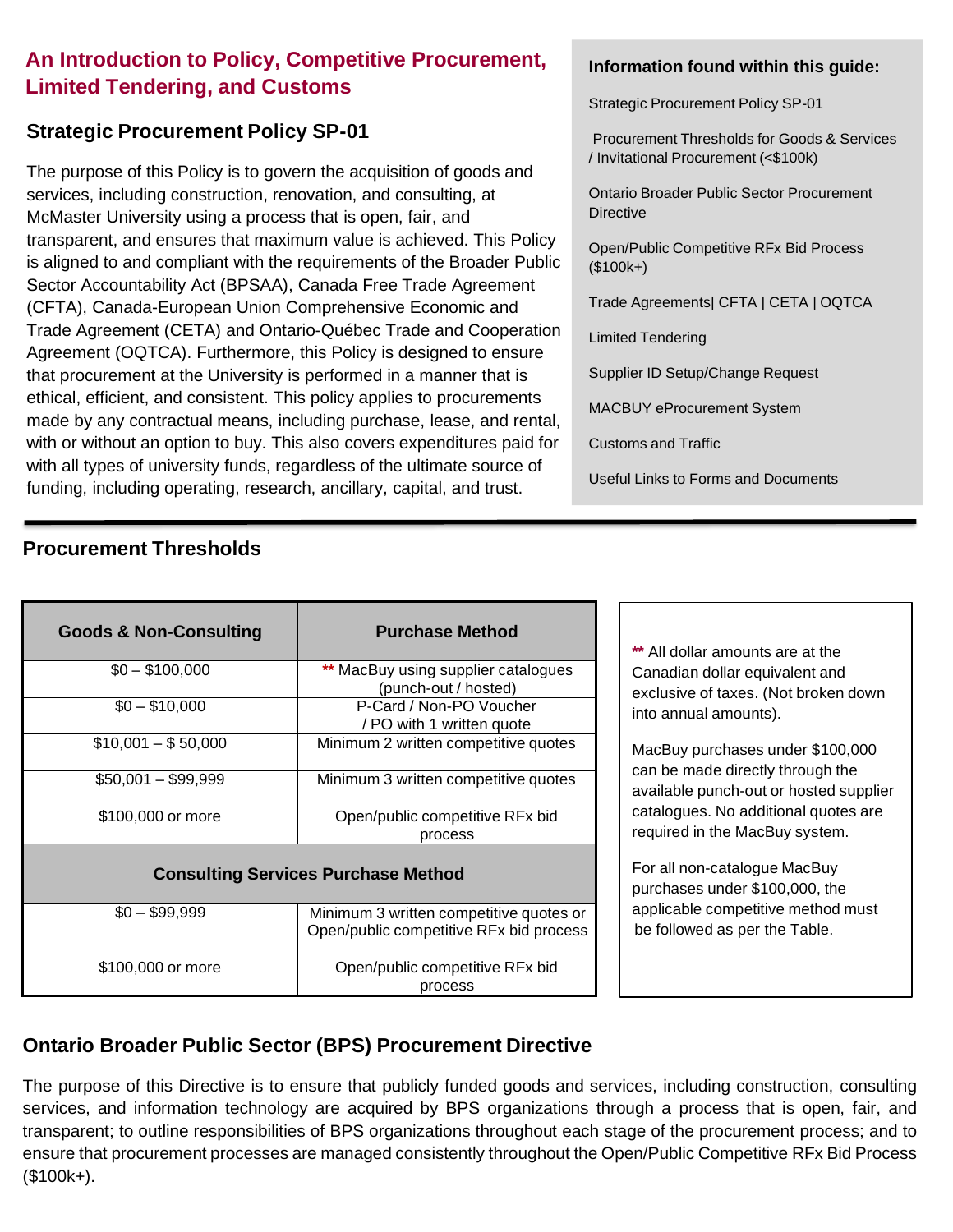## **Open/Public Competitive RFx Bid Process (\$100k+)**

**The Open/Public Competitive Request for "x" (e.g. Proposal or Quote) process typically takes 10-12 weeks, depending on the complexity of the project. Listed below are RFx-related terms you should be familiar with:**

**Notice of Procurement:** a notice posted in advance of one of the RFx methods listed below, advising of notice of intent to engage in an RFx process**.**

**Request for Quote (RFQ):** if you know your exact requirements, and ONLY need PRICING. e.g. you want a black chair two way adjustable, made of leather & steel casters.

**Request for Proposal (RFP):** if you want a SOLUTION, e.g. you want a chair that is comfortable, adjustable, ergonomically designed and suitable for individuals with specific mobility.

**Request for Supplier Qualification (RFSQ)**: is a method used where the buyer requires supplier pre-qualification information before proceeding with a tender for the goods or services. The RFSQ is followed by an invitational tender to pre-qualified suppliers only. This approach is typically used for, but not limited to, facility-related construction or renovation needs.

Those engaging in an RFx process with Strategic Procurement now have the flexibility to have respondents submit their responses electronically and engage in a streamlined online evaluation process.

### **An electronic submission process reduces the RFx posting time by 5 days.**

## **Trade Agreements | CFTA | CETA | OQTCA**

### **Canada-European Union Comprehensive Economic and Trade Agreement | CETA**

The Canada-European Union Comprehensive Economic and Trade Agreement (CETA) was entered into force on September 21, 2017. It was designed to create jobs, strengthen economic relations and boost Canada's trade with the world's second-largest market. CETA is a progressive free trade agreement which covers virtually all sectors and aspects of Canada-EU trade in order to eliminate or reduce barriers. For example, prior to CETA's entry into force, only 25 percent of EU tariff lines on Canadian goods were duty-free. With CETA, 98 percent of EU tariff lines are now duty-free for Canadian goods. Once CETA is fully implemented, the EU will have eliminated tariffs on 99 percent of its tariff lines.

### **Canada Free Trade Agreement | CFTA**

The Canada Free Trade Agreement has been in force since July 1, 2017. The objective of this agreement is to reduce and eliminate, to the extent possible, barriers to the free movement of persons, goods, services, and investments within Canada and to establish an open, efficient, and stable domestic market.

#### **How does CETA and CFTA affect what I purchase?**

As per the applicable trade agreements, McMaster's procurement practices are based on a transparent and efficient framework that is fair and open to all Canadian suppliers. This includes the following policies and processes:



- Structuring a Request for Proposals/Quotes so that it does not favour a particular supplier or region.
- Assessing the total cost of ownership of a good/service/contract to ensure that it is not divided in a way that circumvents procurement thresholds; and
- Ensuring Limited Tendering (Sole/Single Sourcing) is used appropriately according to the applicable trade agreements.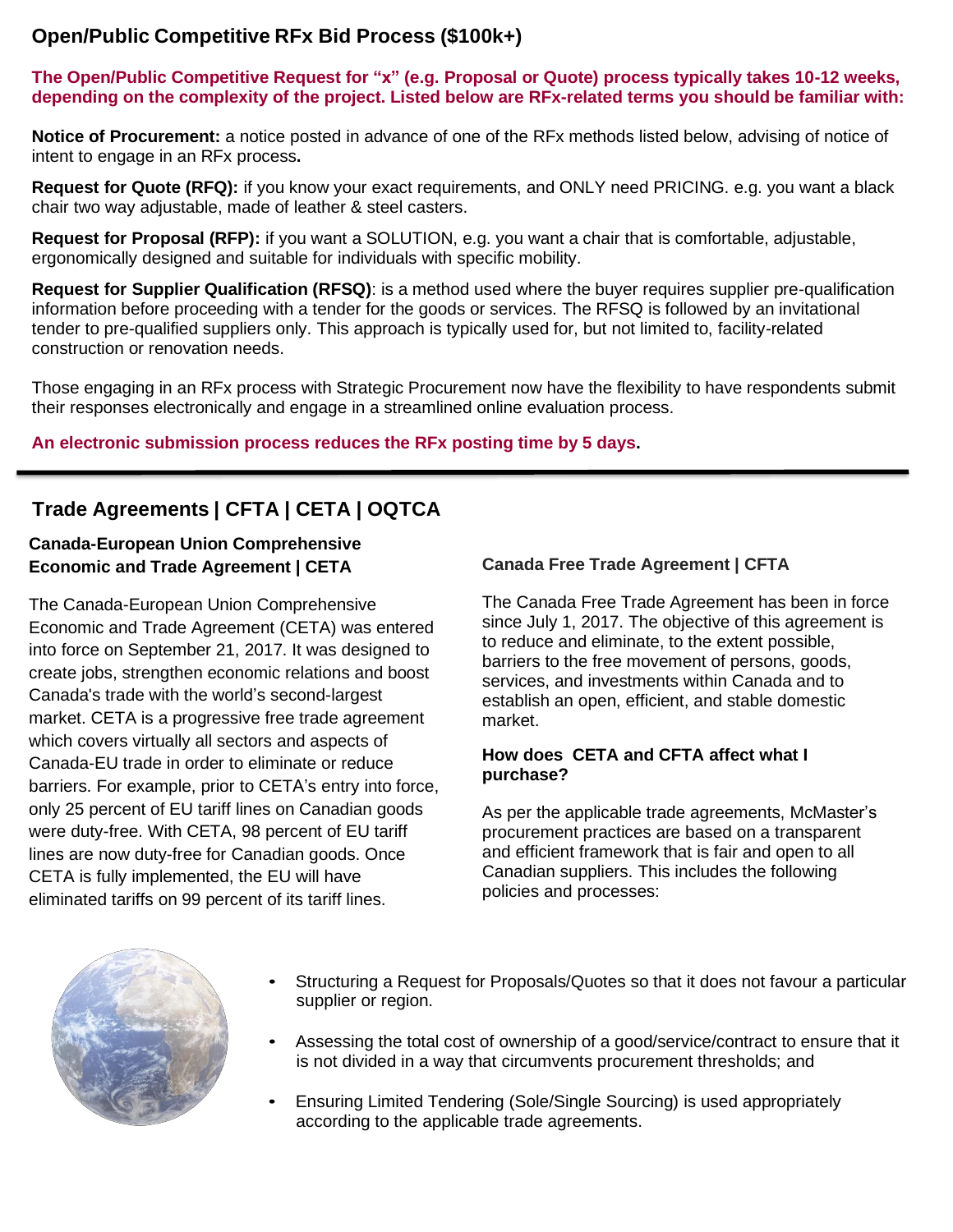## **CFTA | CETA | BPS Thresholds to Consider When Posting Publicly**

### **CFTA**

• **Goods and Services valued between \$100,000 and \$366,200** and **Construction valued between \$100,000 (BPS) and \$9.1M** must be posted publicly per chart below. Although CFTA lists the current minimum threshold as \$107,700, McMaster is also subject to the Broader Public Sector (BPS) Procurement Directive which requires posting for a minimum threshold of \$100,000.

### **CETA**

- **Goods and Services with a total value of \$366,200 or greater and Construction with a total value of \$9.1M or greater** must be posted publicly for a **minimum of 40 days**, which can be reduced under the following conditions:
	- $\circ$  Notice of procurement: 5-day reduction / RFx solicitation document available to suppliers electronically: 5-day reduction

|                                                   | <b>Min. Thresholds</b><br>for Public Posting |             | <b>Min. Posting Period (days)</b> |                                |             |               |
|---------------------------------------------------|----------------------------------------------|-------------|-----------------------------------|--------------------------------|-------------|---------------|
|                                                   | <b>BPS</b><br><b>Directive</b>               | <b>CFTA</b> | <b>CETA</b>                       | <b>BPS</b><br><b>Directive</b> | <b>CFTA</b> | <b>CETA</b>   |
| Goods                                             | \$100,000                                    | \$105,700   | \$366,200                         | 15 days (Standard)             |             | 40 days (Less |
| <b>Services</b>                                   | \$100,000                                    | \$105,700   | \$366,200                         |                                |             | conditions    |
| Construction                                      | \$100,000                                    | \$264,200   | \$9.1M                            | 30 days (complex)              |             | above)        |
| <b>Limited Tender</b><br>(Sole / Single,<br>ACAN) | Per above thresholds                         |             | Within 72 days after award        |                                |             |               |

## **The Ontario – Quebec Trade and Cooperative Agreement (OQTCA)**

This is a bi-lateral trade agreement between Ontario and Quebec and aligns with the CFTA. The open competitive bid thresholds under the OQTCA for goods, services and construction are the same as those stipulated by the Broader Public Sector Procurement Directive and the University Procurement Policy including construction. This threshold is set at \$100,000.

## **Limited Tendering (Sole / Single Source) Procurement**

- Any deviation of non-competitive requirements that were presented within the Procurement Thresholds **MUST** be supported by a duly approved Limited Tendering Approval Form.
- Under CETA, McMaster is required to report on each contract awarded under the Limited Tendering procedure. Strategic Procurement uses information contained within Mosaic / MACBUY to report on:
	- $\circ$  the value of the procurement;
	- o the kind of goods and services procured; and
	- $\circ$  a statement indicating the circumstances and conditions under which you claimed the limited tendering exception (i.e. rationale).
- Please ensure your Limited Tender purchases identify the applicable Limited Tender Reason and are justified with detail as to why it wasn't procured using a competitive process.

For example:

- Why additional quotes weren't obtained?
- Why is it unique?
- What happens if you don't purchase?
- How it affects your research if you don't purchase? (if applicable)

Consulting Services - \$0 up to but not including \$1,000,000: President Approval required. \$1,000,000 or greater: President Signature and Board of Directors Approval is required.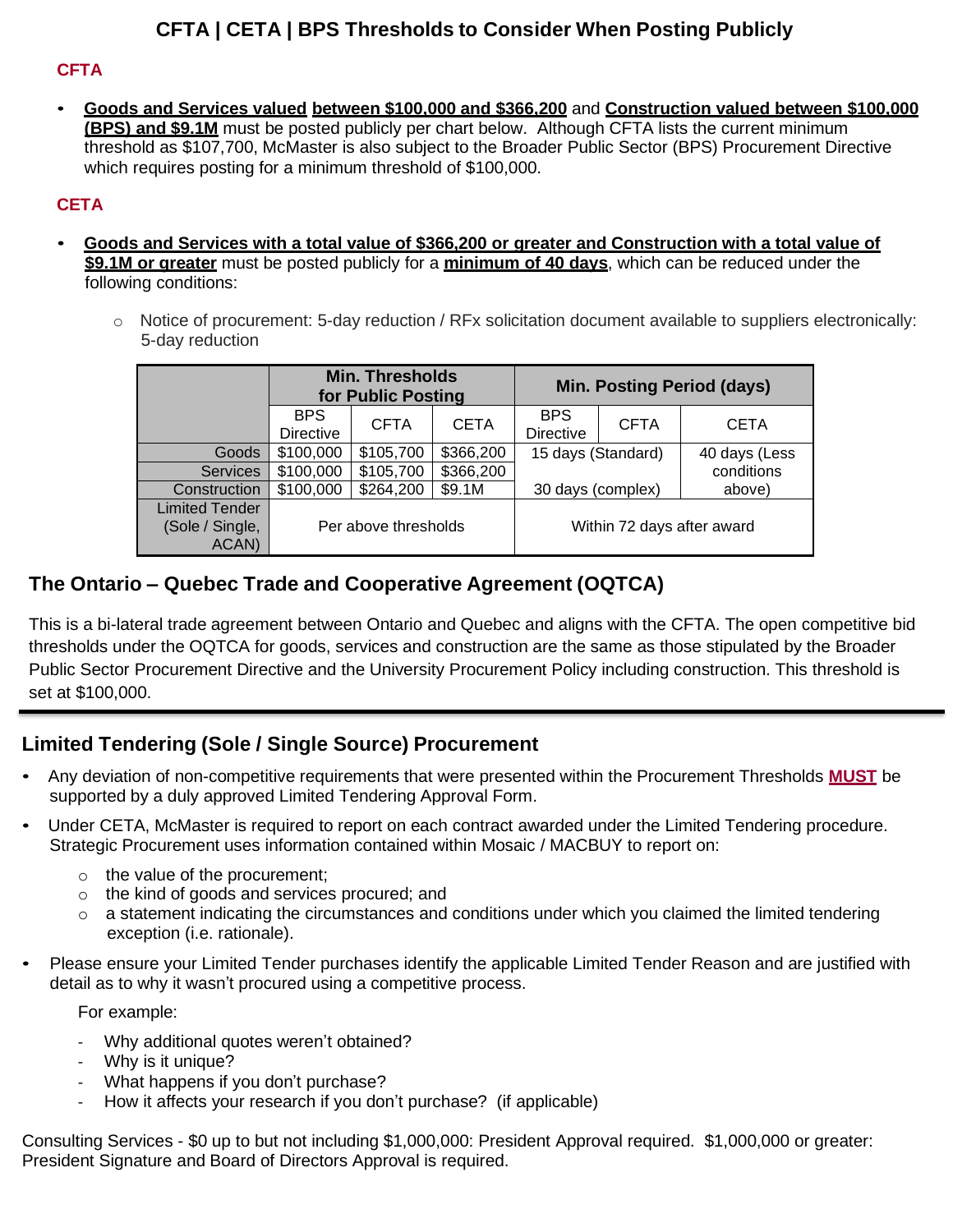

**MacBuy is an eProcurement system** that offers staff and faculty an integrated (shopping cart) marketplace for purchasing activities, including automated payment processes and supplier portal. Once fully implemented, MacBuy will replace Mosaic purchase requisitions.

One of the many advantages of ordering through MacBuy is that you can purchase up to \$100,000 (before tax) with one quote from any of the showcase suppliers. When the invoice and the purchase order amount match, an electronic invoice will be sent to Accounts Payable for payment for all punch-out suppliers.



There are two types of suppliers on the MacBuy Showcase, punch-out and hosted. Catalogues featured by 'hosted' suppliers contain static pricing while 'punch-out' supplier catalogues contain live pricing. When purchasing from a punch-out supplier, you are shopping directly on their website. Upon check out, your purchase is brought back to MacBuy to complete the requisition.

Other entry options within MacBuy are non-Catalogue suppliers, Change Requests, and Limited Tendering:

- Non-Catalogue suppliers are those suppliers that are not available on the Showcase. These types of orders follow the Procurement thresholds – see above
- Change Requests are entries that are done to correct or add funds to already existing orders
- Limited Tendering Form is the method selected when sole sourcing a purchase for a specific supplier see above

To gain access to MacBuy, a training session must be completed and is presently offered online. Please contact the MacBuy helpdesk at **macbuyhelp@mcmaster.ca.**

### **Requesting a Supplier ID Setup/Change in Mosaic**

Mosaic Breadcrumbs to locate the Supplier Setup/Change Form:

#### **Navigator – Finance – Purchasing – Requisitions – Supplier Setup/Change Request Form**

The Supplier Setup/Change Request Form is a fillable form, and the information you input into this form is populated into Mosaic & MACBUY. Please ensure the information provided is correct.

Once you have filled in all the required fields a "Submit "button will be available at the top of the request form. **IMPORTANT**: *Please click the Submit button to have your request submitted. PLEASE Allow 24hrs for the supplier to appear within MACBUY after receiving an email from Procurement informing you your set-up is complete.*

If the supplier is subject to Withholding, please input their SIN information in the "More Information" field at the bottom of the form. An Invoice or quote **MUST** be attached to the supplier set-up request form.

Please allow 48 hours for your request to be reviewed by Strategic Procurement who will send you an email notification at that time (Note: The approval email notification does not mean that your supplier has been inputted into Mosaic, only that Strategic Procurement has approved your form and is working on the supplier setup). Once your request has been completed, Strategic Procurement will send you an email notification, which will include the Supplier ID No. for setup requests.